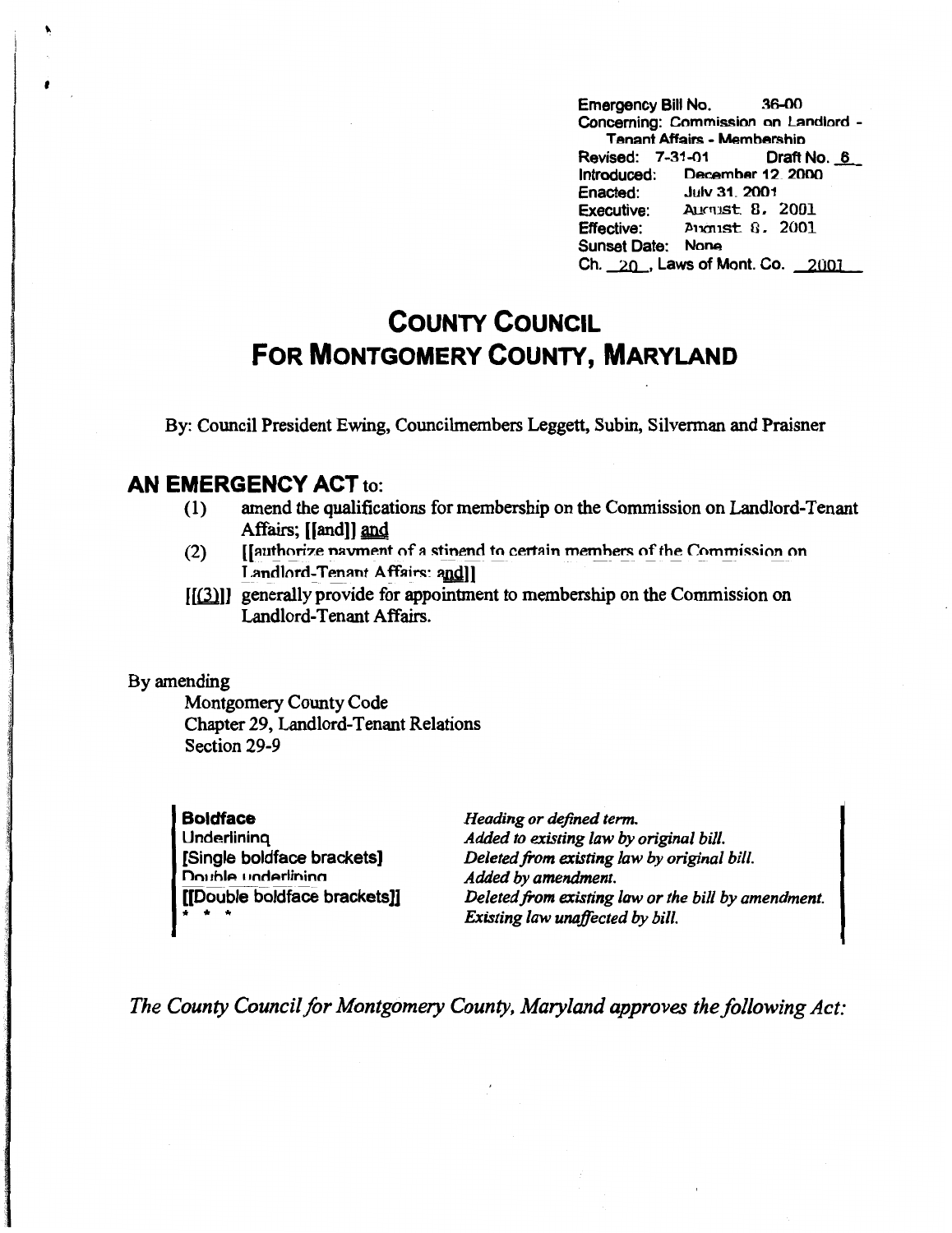,

••

| 1  |                                                                    |     |                     | Sec. 1. Section 29-9 is amended as follows:                                                     |  |  |  |  |
|----|--------------------------------------------------------------------|-----|---------------------|-------------------------------------------------------------------------------------------------|--|--|--|--|
| 2  | 29-9. Creation; composition; applicant disclosure; term of office; |     |                     |                                                                                                 |  |  |  |  |
| 3  | compensation.                                                      |     |                     |                                                                                                 |  |  |  |  |
| 4  |                                                                    |     |                     | $\ast$                                                                                          |  |  |  |  |
| 5  | (b)                                                                |     | <b>Composition.</b> |                                                                                                 |  |  |  |  |
| 6  |                                                                    | (1) |                     | The Commission has 12 members and 3 alternate members.                                          |  |  |  |  |
| 7  |                                                                    |     |                     | Each member must be a County resident.                                                          |  |  |  |  |
| 8  |                                                                    | (2) |                     | Four members and one alternate member each must be:                                             |  |  |  |  |
| 9  |                                                                    |     | (A)                 | [the] an owner of rental housing located in the County;                                         |  |  |  |  |
| 10 |                                                                    |     | (B)                 | a manager, or an employee of a manager, of rental                                               |  |  |  |  |
| 11 |                                                                    |     |                     | housing located in the County, or an attorney who                                               |  |  |  |  |
| 12 |                                                                    |     |                     | primarily represents owners or managers of rental                                               |  |  |  |  |
| 13 |                                                                    |     |                     | <b>housing</b> [[, located in the County]]; or                                                  |  |  |  |  |
| 14 |                                                                    |     | (C)                 | nominated by an organization that represents owners or                                          |  |  |  |  |
| 15 |                                                                    |     |                     | managers of <b>rental housing</b> located in the County.                                        |  |  |  |  |
| 16 |                                                                    | (3) |                     | Four members and one alternate member each must be:                                             |  |  |  |  |
| 17 |                                                                    |     | (A)                 | a tenant of rental housing in the County,                                                       |  |  |  |  |
| 18 |                                                                    |     | (B)                 | an attorney who primarily represents tenants of rental                                          |  |  |  |  |
| 19 |                                                                    |     |                     | <b>housing</b> [[in the County]]; or                                                            |  |  |  |  |
| 20 |                                                                    |     |                     | $[(B)]$ (C) nominated by an organization that represents tenants                                |  |  |  |  |
| 21 |                                                                    |     |                     | of rental housing located in the County.                                                        |  |  |  |  |
| 22 |                                                                    |     |                     | A member annointed under this naragraph must not derive q                                       |  |  |  |  |
| 23 |                                                                    |     |                     | substantial portion of his or her income from rental housing.                                   |  |  |  |  |
| 24 |                                                                    | (4) |                     | Four members and one alternate member must be selected from                                     |  |  |  |  |
| 25 |                                                                    |     |                     | the public at large. A member appointed to represent the public                                 |  |  |  |  |
| 26 |                                                                    |     |                     | at large must not be qualified for appointment under                                            |  |  |  |  |
| 27 |                                                                    |     |                     | subparagraph $(2)(A)$ , $(2)(B)$ , [or] $(3)(A)$ , <u>or <math>(3)(B)</math></u> , or otherwise |  |  |  |  |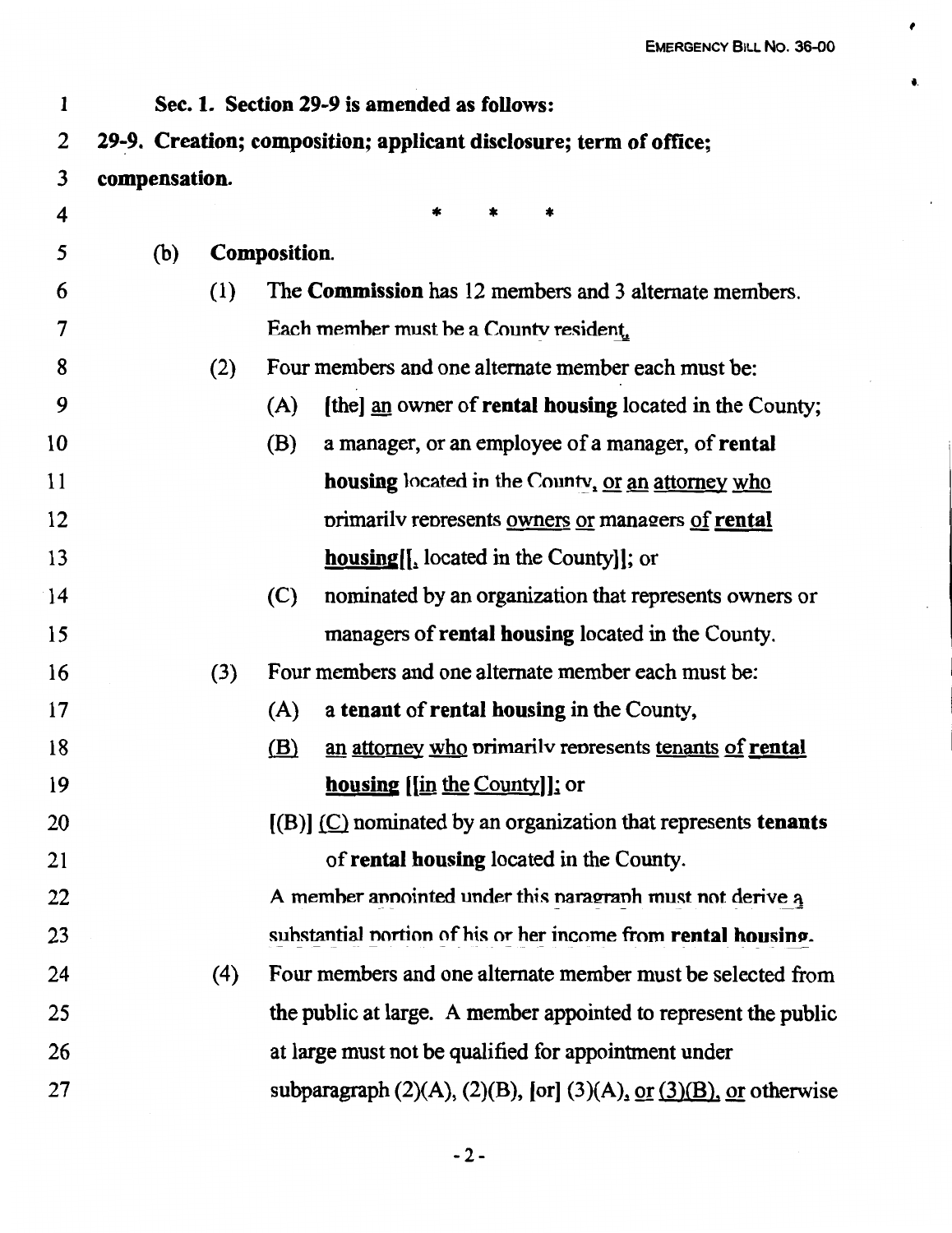**EMERGENCY BILL NO. 36-00** 

| 28 |            | derive a substantial portion of his or her income from rental            |
|----|------------|--------------------------------------------------------------------------|
| 29 |            | housing or tenants of rental housing. [The Executive may                 |
| 30 |            | annoint, and the Council may confirm, a member who does not              |
| 31 |            | meet the requirements of the preceding sentence if the                   |
| 32 |            | Executive certifies that:                                                |
| 33 |            | $\Delta$<br>after a good faith search, the Executive did not find any    |
| 34 |            | qualified applicant who met those requirements: and                      |
| 35 |            | the annointee will be able to nerform all duties of a<br>$\mathbf{B}$    |
| 36 |            | Commission member fairly and imnartially.                                |
| 37 |            | notwithstanding any affiliation with or income derived                   |
| 38 |            | from rental housing or tenants of rental housing.]]                      |
| 39 | <u>(5)</u> | As used in this [[Section]] subsection, an attorney primarily            |
| 40 |            | represents either owners and managers of rental housing. or              |
| 41 |            | tenants of rental housing. if at the time of annointment the             |
| 42 |            | attorney anneared in 10 or more landlord-tenant cases in any             |
| 43 |            | inrisdiction and represented that type of client in more than            |
| 44 |            | $60\%$ of the attorney's landlord-tenant cases, in the preceding 12      |
| 45 |            | months. As used in this subsection. a "substantial nortion" of a         |
| 46 |            | nerson's income means, measured at the time of annointment.              |
| 47 |            | either:                                                                  |
| 48 |            | $[20\%]$ ] \$10.000 or more of that nerson's family income<br><u>(A)</u> |
| 49 |            | during the preceding calendar vear. or                                   |
| 50 |            | the ownership of more than 5% of any rental housing<br>(B)               |
| 51 |            | unit, or any ownership interest in any business that owns                |
| 52 |            | or manages rental housing.                                               |
| 53 |            | The Director must adiust the \$10.000 amount in the preceding            |
| 54 |            | sentence each vear by the increase or decrease in the                    |

 $\ddot{\phantom{0}}$ 

 $\lambda$ 

 $-3-$